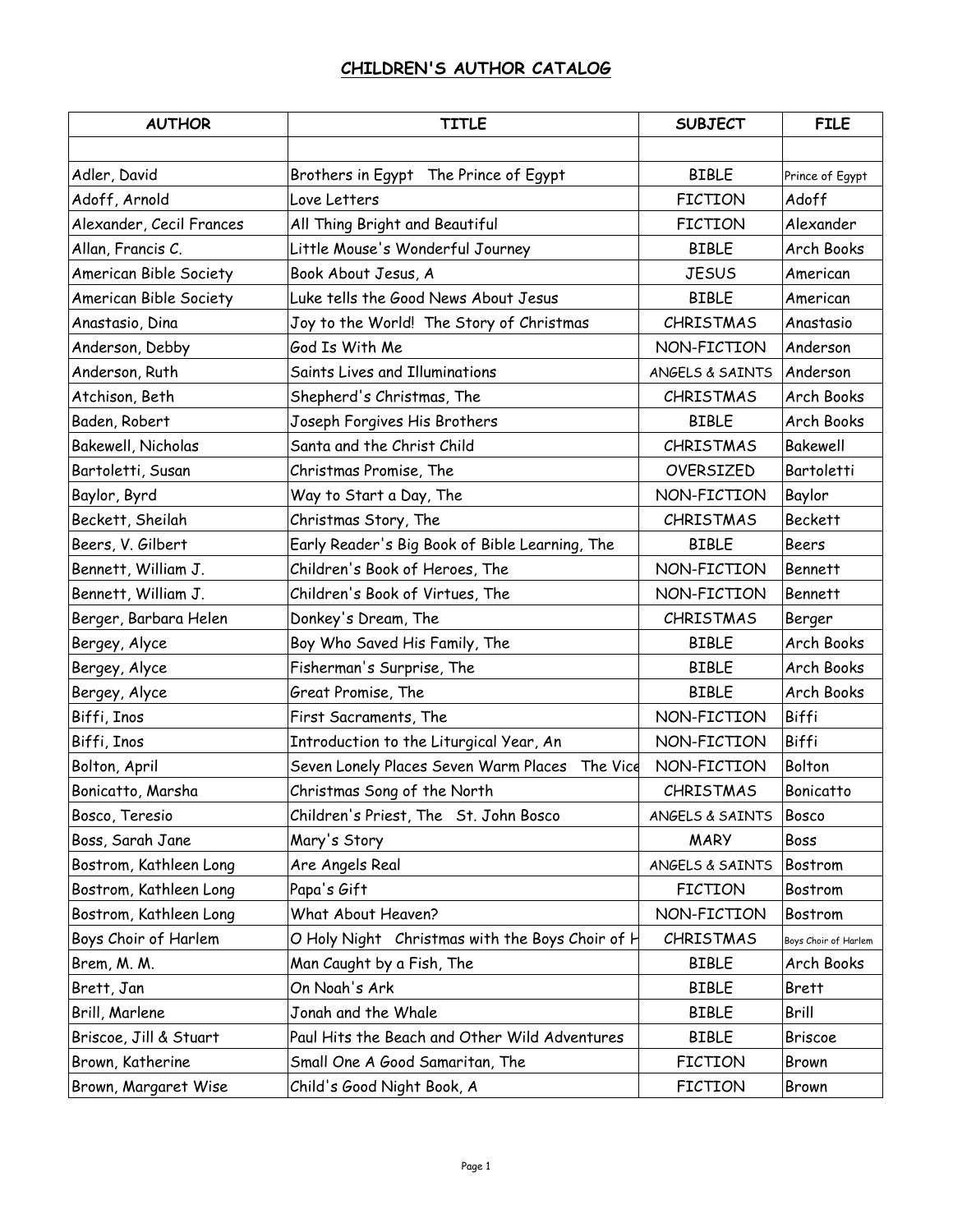| Brumbeau, Jeff & de Marcken, Quilt Maker's Gift, The |                                                                               | <b>FICTION</b>   | Brumbeau           |
|------------------------------------------------------|-------------------------------------------------------------------------------|------------------|--------------------|
| Bunting, Eve                                         | Mother's Day Mice, The                                                        | <b>FICTION</b>   | <b>Bunting</b>     |
| Bunting, Eve                                         | Wednesday Surprise, The                                                       | <b>FICTION</b>   | <b>Bunting</b>     |
| Buscaglia, Leo, PhD.                                 | Fall of Freddie the Leaf, The                                                 | <b>FICTION</b>   | Buscaglia          |
| Butterfield, Moira                                   | Christmas Star, The                                                           | <b>CHRISTMAS</b> | Butterfield        |
| Caldwell, Lise                                       | Let's Celebrate God's Blessing on Thanksgiving                                | NON-FICTION      | Caldwell           |
|                                                      | Canfield, Jack & Hansen, Mark Chicken Soup for Little Souls The Goodness Gori | NON-FICTION      | Canfield           |
|                                                      | Canfield, Jack & Hansen, Mark Chicken Soup for Little Souls The Never-Forgott | NON-FICTION      | Canfield           |
| Canfield, Jack (et. al.)                             | Chicken Soup for the Preteen Soul                                             | NON-FICTION      | Canfield           |
| Canfield, Jack (et. al.)                             | Chicken Soup for the Preteen Soul 2                                           | NON-FICTION      | Canfield           |
| Carle, Eric                                          | Walter the Baker                                                              | <b>FICTION</b>   | Carle              |
| Carlson, Melody                                      | Tupsu The Squirrel Who Was Afraid                                             | <b>FICTION</b>   | Carlson            |
| Carlson, Melody                                      | What Nick and Holly Found in Grandpa's Attic                                  | <b>CHRISTMAS</b> | Carlson            |
| Carlstrom, Nancy White                               | Does God Know How to Tie Shoes?                                               | <b>FICTION</b>   | Carlstrom          |
| Carter, Sydney                                       | Lord of the Dance Accompanied by Stories of Je                                | <b>JESUS</b>     | Carter             |
| Caswell, Helen                                       | God is Always With Me                                                         | NON-FICTION      | Caswell            |
| Caswell, Helen                                       | I Know Who Jesus Is                                                           | <b>JESUS</b>     | Caswell            |
| Caswell, Helen                                       | Parable of the Lost Coin                                                      | NON-FICTION      | Caswell            |
| Chartier, Normand                                    | Gertie's Not Alone                                                            | <b>FICTION</b>   | Chartier           |
| Child, Lydia Maria                                   | Over the River and Through the Wood                                           | <b>FICTION</b>   | Child              |
| Children of America                                  | 11the Commandment, The Wisdom from Our Child                                  | NON-FICTION      | Children           |
| Clayton, Candace                                     | Sing a Song of Gladness                                                       | <b>BIBLE</b>     | Arch Books         |
| Coleman, William L                                   | Friendship Factory, The                                                       | NON-FICTION      | Coleman            |
| Coleman, Williman L.                                 | Listen to the Animals                                                         | <b>FICTION</b>   | Coleman            |
| Conan, Sally Anne                                    | God Made Hugs                                                                 | NON-FICTION      | Conan              |
| Conan, Sally Anne                                    | God's Best Gift                                                               | NON-FICTION      | Conan              |
| Conan, Sally Anne                                    | Look and See What God Gave Me                                                 | NON-FICTION      | Conan              |
| Conan, Sally Anne                                    | Thank You, God                                                                | <b>FICTION</b>   | Conan              |
| Concordia Publishing                                 | First Christmas, The According to Luke                                        | CHRISTMAS        | Concordia          |
| Cook, Jean Thor                                      | Jesus Calms the Storm                                                         | <b>BIBLE</b>     | Arch Books         |
| Cowen-Fletcher, Jane                                 | <b>Baby Angels</b>                                                            | ANGELS & SAINTS  | Cowen-Fletcher     |
| Cowen-Fletcher, Jane                                 | It Takes a Village                                                            | <b>FICTION</b>   | Cowen-Fletcher     |
| Curtin, Mary                                         | Armond and the First Christmas                                                | <b>CHRISTMAS</b> | Arch Books         |
| Curtis, Jamie Lee                                    | Tell Me Again About the Night I Was Born                                      | NON-FICTION      | Curtis             |
| Davidson, Alice Joyce                                | Prayers and Graces                                                            | NON-FICTION      | Davidson           |
| Davidson, Alice Joyce                                | Story of Baby Jesus, The                                                      | <b>CHRISTMAS</b> | Davidson           |
| Davidson, Alice Joyce                                | Story of Creation, The                                                        | <b>BIBLE</b>     | Alice in Bibleland |
| Davidson, Alice Joyce                                | Story of David and Goliath, The                                               | <b>BIBLE</b>     | Alice in Bibleland |
| Davidson, Alice Joyce                                | Story of Easter, The                                                          | <b>EASTER</b>    | Davidson           |
| Davidson, Alice Joyce                                | Story of Jonah, The                                                           | <b>BIBLE</b>     | Alice in Bibleland |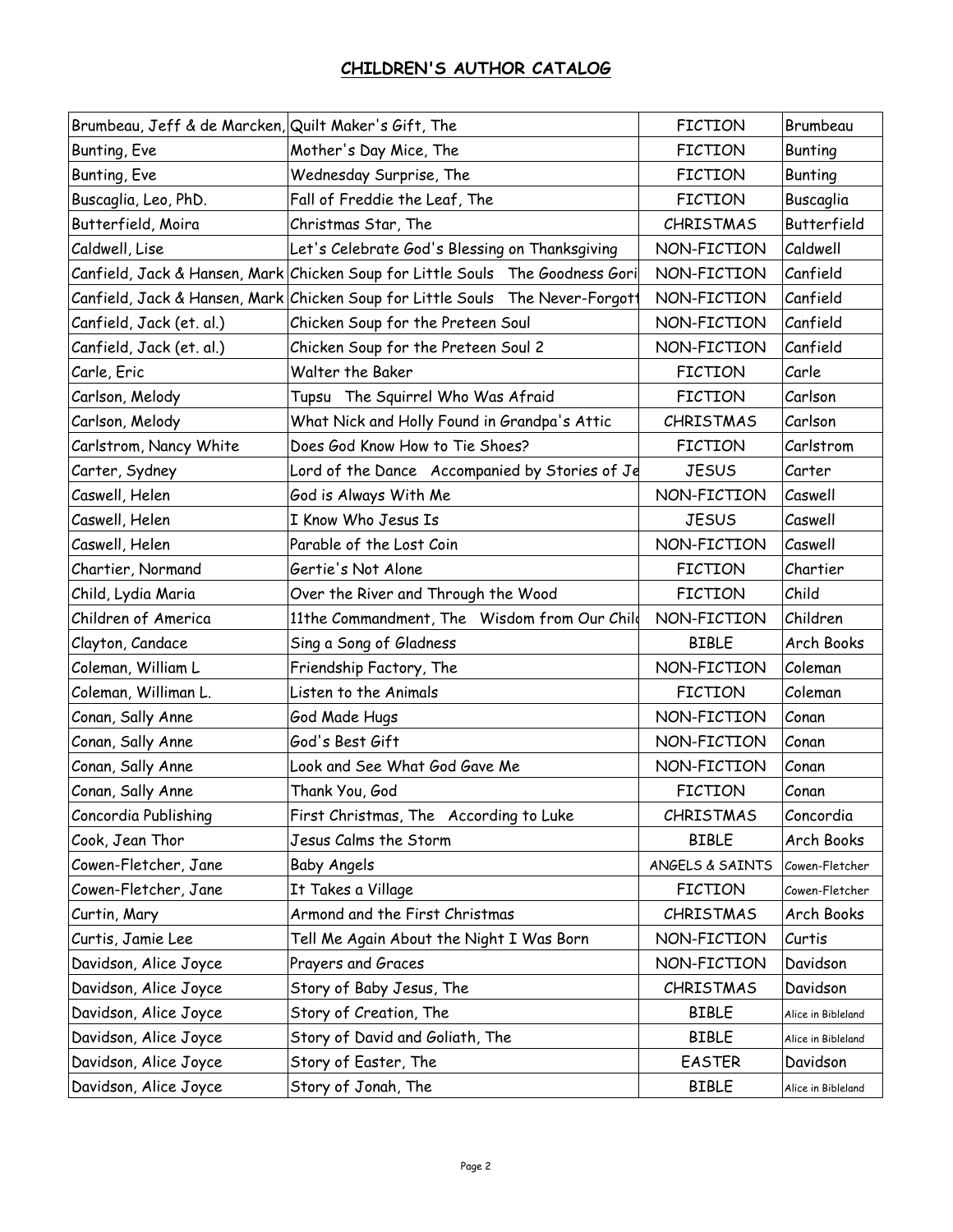| Davidson, Alice Joyce        | Story of Joshua, The                                              | <b>BIBLE</b>     | Alice in Bibleland  |
|------------------------------|-------------------------------------------------------------------|------------------|---------------------|
| Davidson, Alice Joyce        | Story of the Loaves and Fishes, The                               | <b>BIBLE</b>     | Alice in Bibleland  |
| De Santis, Zerlina           | Journeys with Mary Apparitions of Our Lady                        | <b>MARY</b>      | De Santis           |
| Decker, Marjorie Ainsborough | Christian Mother Goose Big Book, The                              | <b>FICTION</b>   | Decker              |
| Delacre, Lulu                | Las Navidades Popular Christmas Songs from Lat                    | <b>CHRISTMAS</b> | Delacre             |
| Dellinger, Annetta E.        | Angels are My Friends                                             | ANGELS & SAINTS  | Dellinger           |
| Denham, Joyce & Mayo, Diana  | Patrick Saint of Ireland                                          | ANGELS & SAINTS  | Denham              |
| dePaola, Tomie               | Christopher The Holy Giant                                        | ANGELS & SAINTS  | dePaola             |
| dePaola, Tomie               | Clown of God, The                                                 | <b>FICTION</b>   | dePaola             |
| dePaola, Tomie               | Francis The Poor Man of Assisi                                    | ANGELS & SAINTS  | dePaola             |
| dePaola, Tomie               | Friendly Beasts, The an old English Christmas Ca                  | <b>CHRISTMAS</b> | dePaola             |
| dePaola, Tomie               | Jingle the Christmas Clown                                        | OVERSIZED        | dePaola             |
| dePaola, Tomie               | Legend of the Bluebonnet, The                                     | <b>FICTION</b>   | dePaola             |
| dePaola, Tomie               | Legend of the Poinsettia, The                                     | <b>CHRISTMAS</b> | dePaola             |
| dePaola, Tomie               | Mary The Mother of Jesus                                          | <b>MARY</b>      | dePaola             |
| dePaola, Tomie               | Miracles of Jesus, The                                            | <b>JESUS</b>     | dePaola             |
| dePaola, Tomie               | Nana Upstairs and Nana Downstairs                                 | <b>FICTION</b>   | dePaola             |
| dePaola, Tomie               | Night of Las Posadas, The                                         | <b>CHRISTMAS</b> | dePaola             |
| dePaola, Tomie               | Parables of Jesus, The                                            | <b>JESUS</b>     | dePaola             |
| dePaola, Tomie               | Pascual and the Kitchen Angels                                    | ANGELS & SAINTS  | dePaola             |
| dePaola, Tomie               | Patrick Patron Saint of Ireland                                   | ANGELS & SAINTS  | dePaola             |
| dePaola, Tomie               | Tomie dePaola's Book of Bible Stories                             | <b>BIBLE</b>     | dePaola             |
| Derico, Laura                | Prayers for a Child's Day                                         | NON-FICTION      | Derico              |
| Dixon, Ann                   | Waiting for Noel An Advent Story                                  | <b>CHRISTMAS</b> | Dixon               |
| Dobrin, Arthur               | Love Your Neighbor                                                | <b>FICTION</b>   | Dobrin              |
| Dobson, Danae                | Woof and the Big Fire                                             | <b>FICTION</b>   | Dobson              |
| Dobson, Danae                | Woof and the New Neighbors                                        | <b>FICTION</b>   | Dobson              |
| Donahue, Mike                | Grandpa Tree, The                                                 | <b>FICTION</b>   | Donahue             |
| Donavan, Gail                | Rainbow Fish & Friends A Fishy Story                              | <b>FICTION</b>   | <b>Rainbow Fish</b> |
| Donavan, Gail                | Rainbow Fish & Friends The Copycat Fish                           | <b>FICTION</b>   | Rainbow Fish        |
| Dream Works                  | Prince of Egypt, The                                              | <b>BIBLE</b>     | Prince of Egypt     |
|                              | Dyches, Richard W. & Mustach Child's First Catholic Dictionary, A | NON-FICTION      | Dyches              |
| Emberley, Barbara            | One Wide River to Cross                                           | <b>BIBLE</b>     | Emberley            |
| Engelhardt, Lisa O.          | Right and Wrong and Being Strong A Kid's Guide                    | NON-FICTION      | Engelhardt          |
| Erickson, Mary E.            | Miracle in the Morning The Wonderful Story of                     | <b>EASTER</b>    | Erickson            |
| Evans, Beverly               | Room in My Heart, The                                             | <b>FICTION</b>   | Evans               |
| Evans, Richard Paul          | Light of Christmas, The                                           | <b>CHRISTMAS</b> | Evans               |
| Figley, Marty Rhodes         | Noah's Wife                                                       | <b>BIBLE</b>     | Figley              |
| Fitzgerald, Annie            | Dear God Kids - Feelings                                          | NON-FICTION      | Fitzgerald          |
| Fletcher, Sarah              | My Bible Story Book Bible Stories for Small Chile                 | <b>BIBLE</b>     | Fletcher            |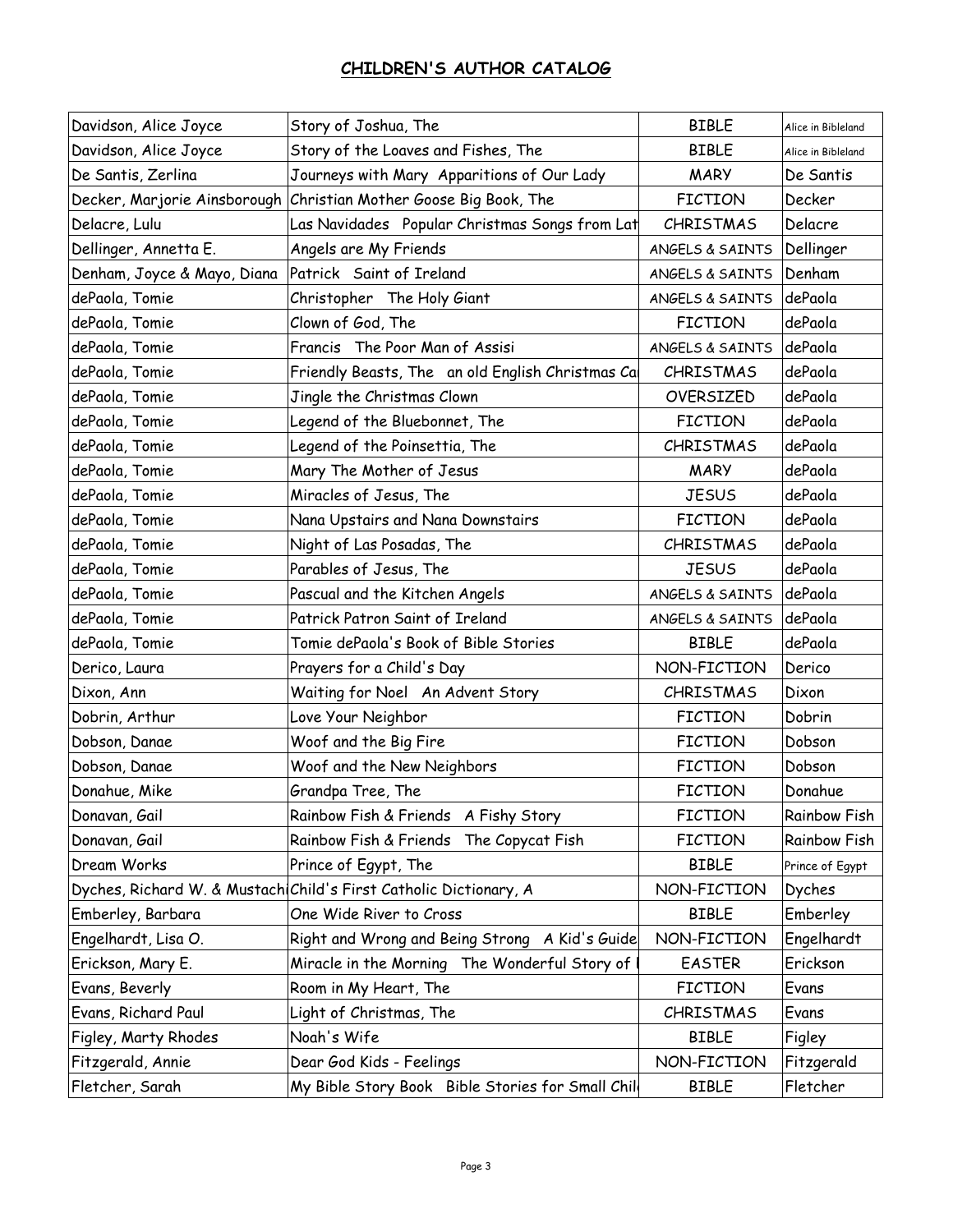| Fletcher, Sarah                                      | My Stories About Jesus New Testament Stories                          | <b>BIBLE</b>     | Fletcher    |
|------------------------------------------------------|-----------------------------------------------------------------------|------------------|-------------|
| Forell, Betty                                        | Little Benjamin and the First Christmas                               | <b>CHRISTMAS</b> | Arch Books  |
| Friedrich, Elizabeth                                 | Jesus is Alive                                                        | <b>EASTER</b>    | Friedrich   |
| Fryar, Jane                                          | Easter Day Surprise, The                                              | <b>EASTER</b>    | Fryar       |
| Gaither, Gloria                                      | My Father's Angels                                                    | ANGELS & SAINTS  | Gaither     |
| Gallery, Philip D.                                   | Can You Find Jesus?                                                   | <b>JESUS</b>     | Gallery     |
| Gamble, Jeremiah                                     | Hold the Boat!                                                        | <b>BIBLE</b>     | Gamble      |
| Gellman, Marc                                        | Does God Have a Big Toe? Stories About Stories                        | <b>BIBLE</b>     | Gellman     |
| Gelman, Rita Golden                                  | Queen Esther Saves Her People                                         | <b>BIBLE</b>     | Gelman      |
| Gibbons, Gail                                        | Easter                                                                | <b>EASTER</b>    | Gibbons     |
| Gietzen, Jean                                        | If You're Missing Baby Jesus                                          | <b>CHRISTMAS</b> | Gietzen     |
| Goldin, Barbara Diamond                              | Cakes and Miracles A Purim Tale                                       | <b>FICTION</b>   | Goldin      |
| Goodvin, Juanita                                     | I Am Loved!                                                           | NON-FICTION      | Goodvin     |
| Goody, Wendy & Kelly, VeronicdPeek into My Church, A |                                                                       | NON-FICTION      | Goody       |
| Graham, Mary Jo (Ed.)                                | Children's Catholic Catechism                                         | NON-FICTION      | Graham      |
| Grant, Amy                                           | Heart to Heart Bible Stories                                          | <b>BIBLE</b>     | Grant       |
| Graystone, Peter                                     | If I Had Lived in Jesus' Time                                         | <b>FICTION</b>   | Graystone   |
| Greene, Carol                                        | Baby Jesus Prince of Peace                                            | <b>CHRISTMAS</b> | Greene, C   |
| Greene, Carol                                        | Feast that Almost Flopped, The                                        | <b>BIBLE</b>     | Arch Books  |
| Greene, Rhonda Gowler                                | Stable Where Jesus Was Born, The                                      | <b>CHRISTMAS</b> | Greene, R   |
| Grippo, Daniel                                       | Playing Fair, Having Fun                                              | NON-FICTION      | Grippo      |
| Gurley, Nan                                          | Little Rose of Sharon                                                 | <b>FICTION</b>   | Gurley      |
| Gurrie, Robin                                        | Story of Easter, The                                                  | <b>EASTER</b>    | Gurrie      |
| Haan, Sheri Dunham                                   | Precious Moments Stories from the Bible                               | <b>BIBLE</b>     | Haan        |
| Hallinan, P. K.                                      | I'm Thankful Each Day!                                                | <b>FICTION</b>   | Hallinan    |
| Hallinan, P. K.                                      | Today is Easter                                                       | <b>EASTER</b>    | Hallinan    |
| Hallinan, P. K.                                      | We're Very Good Friends, My Mother and I                              | <b>FICTION</b>   | Hallinan    |
| Harker, Lesley                                       | Twinkle, Twinkle Little Star                                          | CHRISTMAS        | Harker      |
| Harrison, Troon                                      | Cat in the Stable, A                                                  | <b>CHRISTMAS</b> | Harrison    |
| Hartman, Bob                                         | Night the Stars Danced for Joy, A                                     | <b>CHRISTMAS</b> | Hartman     |
|                                                      | Henderson, Florence & Lewis, SOne -Minute Bible Stories New Testament | <b>BIBLE</b>     | Henderson   |
| Hendrickson, Julie                                   | Carefree Play Summer Day                                              | <b>FICTION</b>   | Hendrickson |
| Herriot, James                                       | Only One Woof                                                         | <b>FICTION</b>   | Herriot     |
| Herriot, James                                       | Smudge, the Little Lost Lamb                                          | <b>FICTION</b>   | Herriot     |
| Heyer, Carol                                         | Easter Story, The                                                     | <b>EASTER</b>    | Heyer       |
| Higgs, Liz Curtis                                    | Parable of the Lily, The                                              | <b>FICTION</b>   | Higgs       |
| Hill, Dave                                           | Boy Who Gave His Lunch Away, The                                      | <b>BIBLE</b>     | Arch Books  |
| Hill, Dave                                           | Secret of the Star, The                                               | <b>BIBLE</b>     | Arch Books  |
| Hill, Dave                                           | Secret of the Star, The                                               | CHRISTMAS        | Arch Books  |
| Hill, Dave                                           | Walls Came Tumbling Down, The                                         | <b>BIBLE</b>     | Arch Books  |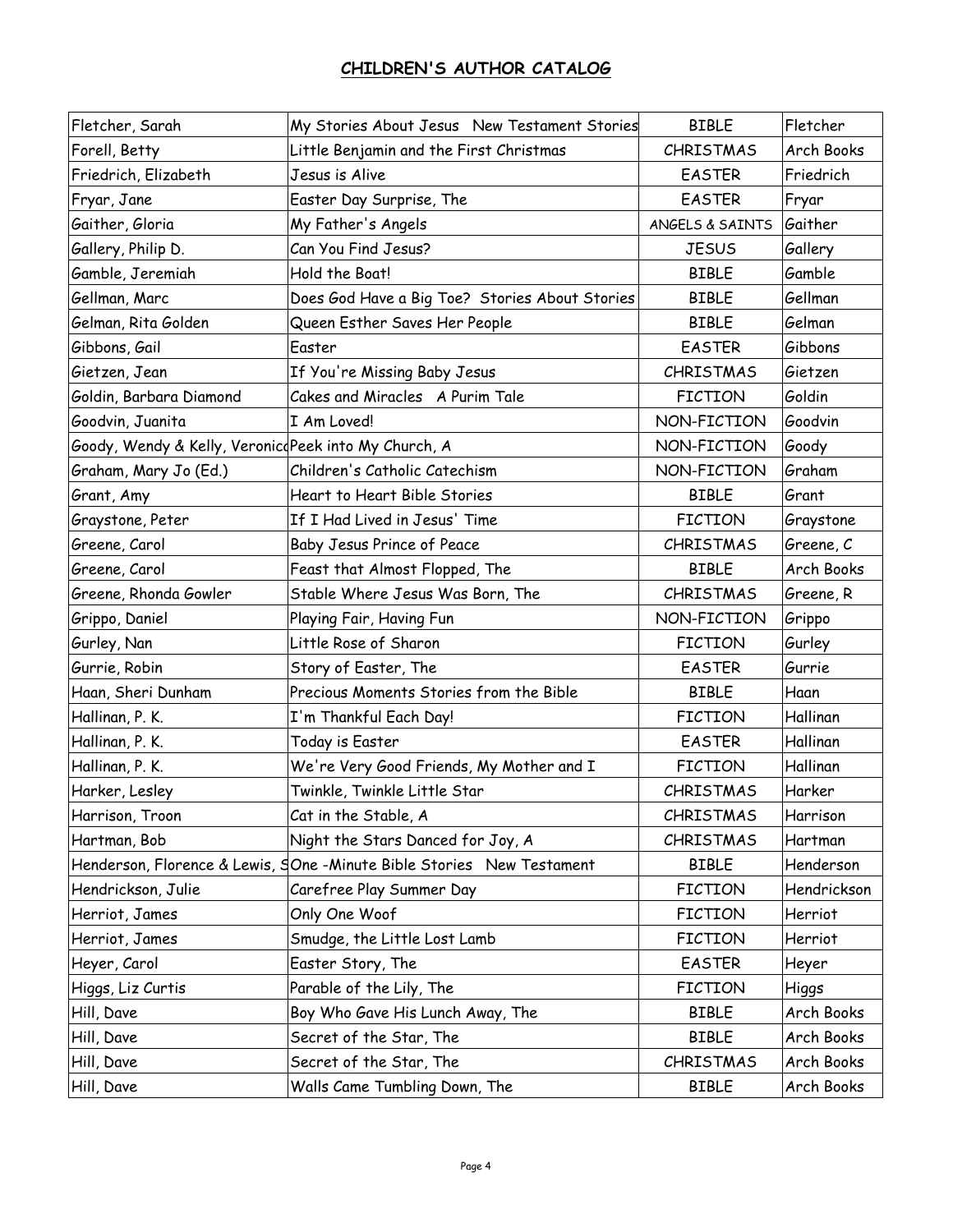| Houston, Gloria                                | My Great Aunt Arizona                            | <b>FICTION</b>   | Houston       |
|------------------------------------------------|--------------------------------------------------|------------------|---------------|
| Howard, Ellen                                  | Log Cabin Quilt, The                             | <b>FICTION</b>   | Howard        |
| Hudak, Michal                                  | Shepherd and the Sheep, The                      | <b>FICTION</b>   | <b>Hudak</b>  |
| Hudak, Michal                                  | Uproar in Bethlehem, The                         | <b>CHRISTMAS</b> | <b>Hudak</b>  |
| Humble, Linda Talbert                          | Tell Me About God                                | NON-FICTION      | Humble        |
| Hunt, Angela Elwell                            | Tale of Three Trees, The (2copies)               | <b>FICTION</b>   | Hunt          |
| Hunter, Emily                                  | Child's First Step to Virtues, A                 | NON-FICTION      | Hunter        |
| International Children's Bible                 | Every Day with God A Child's Daily Bible         | <b>BIBLE</b>     | International |
| Intrater, Roberta Grobel                       | Christmas Puppy, The                             | <b>CHRISTMAS</b> | Intrater      |
| Jackson, Dave & Neta                           | Abandoned on the Wild Frontier Peter Cartwrigh   | <b>FICTION</b>   | Trailblazer   |
| Jackson, Dave & Neta                           | Attack in the Rye Grass Marcus & Narcissa Whit   | <b>FICTION</b>   | Trailblazer   |
| Jackson, Dave & Neta                           | Bandit of Ashley Down, The George Muller         | <b>FICTION</b>   | Trailblazer   |
| Jackson, Dave & Neta                           | Danger on the Flying Trapeze D. L. Moody         | <b>FICTION</b>   | Trailblazer   |
| Jackson, Dave & Neta                           | Drummer Boy's Battle, The Florence Nightingale   | <b>FICTION</b>   | Trailblazer   |
| Jackson, Dave & Neta                           | Flight of the Fugitives Gladys Aylward           | <b>FICTION</b>   | Trailblazer   |
| Jackson, Dave & Neta                           | Forty-Acre Swindle, The George Washington Car    | <b>FICTION</b>   | Trailblazer   |
| Jackson, Dave & Neta                           | Imprisoned in the Golden City Adoniram & Ann J   | <b>FICTION</b>   | Trailblazer   |
| Jackson, Dave & Neta                           | Listen for the Whippoorwill Harriet Tubman       | <b>FICTION</b>   | Trailblazer   |
| Jackson, Dave & Neta                           | Quest for the Lost Prince Samuel Morris          | <b>FICTION</b>   | Trailblazer   |
| Jackson, Dave & Neta                           | Runaway's Revenge, The John Newton               | <b>FICTION</b>   | Trailblazer   |
| Jackson, Dave & Neta                           | Shanghaied to China Hudson Taylor                | <b>FICTION</b>   | Trailblazer   |
| Jackson, Dave & Neta                           | Thieves of Tyburn Square, The Elizabeth Fry      | <b>FICTION</b>   | Trailblazer   |
| Jackson, Dave & Neta                           | Traitor in the Tower John Bunyan                 | <b>FICTION</b>   | Trailblazer   |
| Jackson, Dave & Neta                           | Warrior's Challenge, The David Zeisberger        | <b>FICTION</b>   | Trailblazer   |
| Jennings, Anne                                 | God, I've Gotta Talk to You!                     | NON-FICTION      | Jennings      |
| Jennings, Linda                                | Dog Who Found Christmas, The                     | <b>CHRISTMAS</b> | Jennings      |
| Jewell, Nancy                                  | Christmas Lullaby                                | <b>CHRISTMAS</b> | Jewell        |
| John Paul II                                   | For the Children Words of Love and Inspiration   | NON-FICTION      | John Paul II  |
| Johnson, Jan                                   | <b>Brother Francis</b>                           | ANGELS & SAINTS  | Johnson       |
| Johnson, Tony & dePaola, TomidQuilt Story, The |                                                  | <b>FICTION</b>   | Johnson       |
| Joiner, Linda R.                               | God's Great Invention                            | <b>BIBLE</b>     | Life Guide    |
| Joiner, Linda R.                               | Jesus Loves Me                                   | <b>BIBLE</b>     | Life Guide    |
| Joosse, Barbara M.                             | I Love You the Purplest                          | <b>FICTION</b>   | Joosse        |
| Joslin, Mary & Mayer, Danuta                   | Do the Angels Watch Close By?                    | ANGELS & SAINTS  | Joslin        |
| Keiser, Jeffrey & Deborah                      | Fruit Filled                                     | <b>BIBLE</b>     | Life Guide    |
| Keiser, Jeffrey & Deborah                      | Grown Up On the Inside                           | <b>BIBLE</b>     | Life Guide    |
| Keiser, Jeffrey & Deborah                      | Super Bible Heroes                               | <b>BIBLE</b>     | Life Guide    |
| Kelley, Lynn                                   | Merry as a Cricket Stories from St. Anne's Paris | <b>FICTION</b>   | Kelley        |
| Ketcham, Hank                                  | Dennis the Menace Prayers and Graces             | NON-FICTION      | Ketcham       |
| Key Porter Books                               | Classic Treasury of Animal Stories, The          | <b>FICTION</b>   | Key           |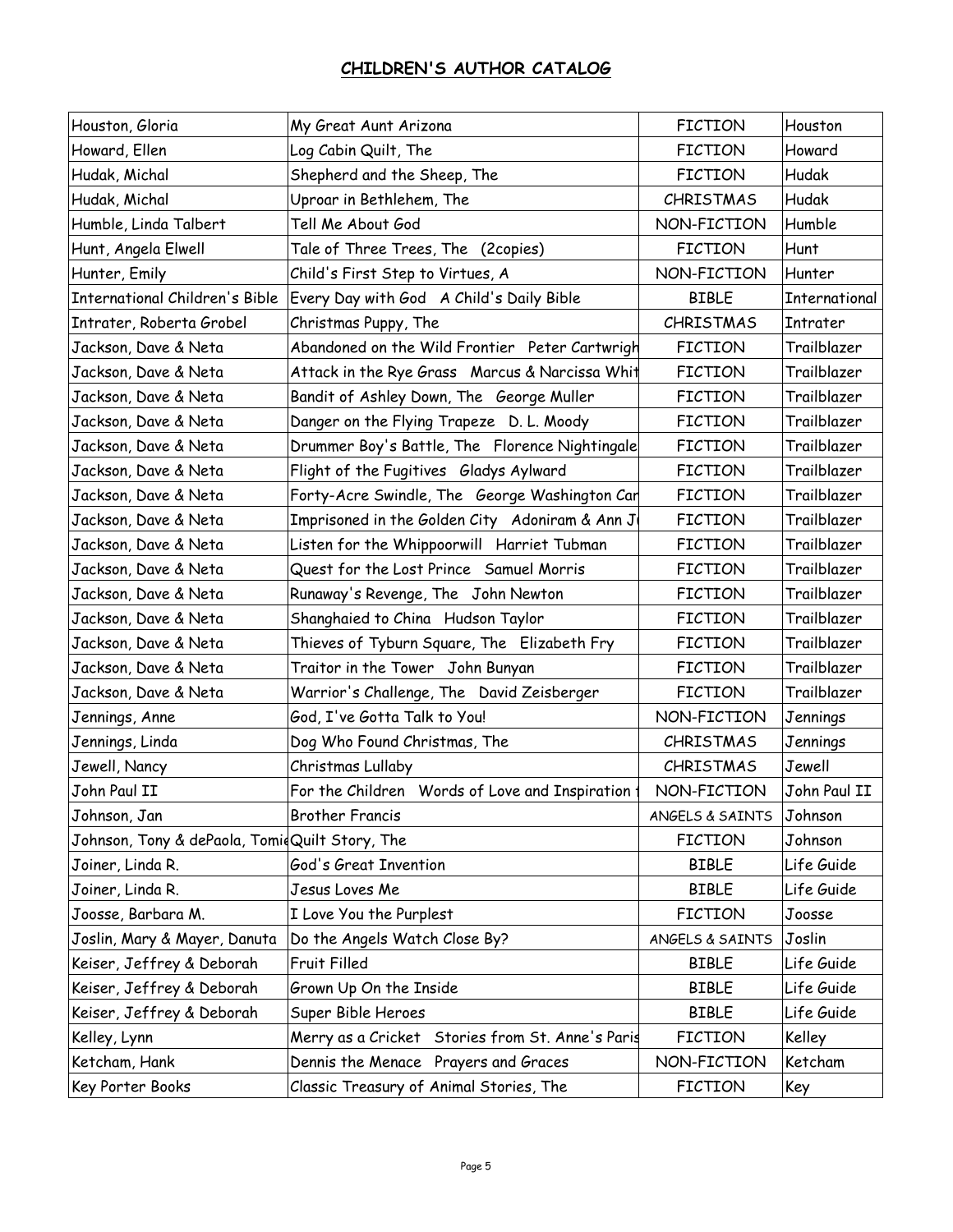| Klamath Cnty YMCA Family PreLand of Many Colors, The      |                                                   | <b>FICTION</b>          | Klamath          |
|-----------------------------------------------------------|---------------------------------------------------|-------------------------|------------------|
| Kolbrek, Loyal A.                                         | Zacchaeus                                         | <b>BIBLE</b>            | Arch Books       |
| Kramer, Janice                                            | Eight Bags of Gold                                | <b>BIBLE</b>            | Arch Books       |
| Kramer, Janice                                            | Good Samaritan, The                               | <b>BIBLE</b>            | Arch Books       |
| Kramer, Janice                                            | Rich Fool, The                                    | <b>BIBLE</b>            | Arch Books       |
| Kramer, Janice                                            | Simeon's Secret                                   | <b>BIBLE</b>            | Arch Books       |
| Krenzer, Rolf                                             | Jesus is Risen                                    | <b>EASTER</b>           | Krenzer          |
| Kroll, Virginia L.                                        | I Wanted to Know All About God                    | NON-FICTION             | Kroll            |
| Ladwig, Tim                                               | Lord's Prayer, The                                | NON-FICTION             | Ladwig           |
| Larson, Carolyn                                           | Little Girls Bible Storybook for Mothers and Daug | <b>BIBLE</b>            | Larson           |
| Leap Frog                                                 | My Little Book About Joseph's Coat of Many Color  | <b>BIBLE</b>            | Leap Frog        |
| Leap Frog                                                 | My Little Book About the Voyages of Paul          | <b>BIBLE</b>            | Leap Frog        |
| Levine, Nancy S.                                          | <b>Mint Cookie Miracles</b>                       | <b>FICTION</b>          | Levine           |
| Lewis, Shari                                              | One-Minute Bible Stories Old Testament            | <b>BIBLE</b>            | Lewis            |
| Lindvall, Ella K.                                         | How God Made the World                            | <b>BIBLE</b>            | Lindvall         |
| Lionni, Leo                                               | Swimmy                                            | <b>FICTION</b>          | Lionni           |
| Liturgical Press                                          | Children's Bible                                  | <b>BIBLE</b>            | Liturgical Press |
| Lorbiecki, Marybeth                                       | Sister Anne's Hands                               | <b>FICTION</b>          | Lorbiecki        |
| Loth, Paul Jr.                                            | First Steps                                       | <b>BIBLE</b>            | Loth             |
| Loth, Paul Jr.                                            | My Time with God                                  | <b>BIBLE</b>            | Loth             |
| Lovasik, Father SVD                                       | Eight Beatitudes, The                             | <b>BIBLE</b>            | Lovasik          |
| Lovasik, Father SVD                                       | Ten Commandments, The                             | <b>BIBLE</b>            | Lovasik          |
| Lovasik, Father, S.V.D                                    | My First Prayer Book                              | NON-FICTION             | Lovasik          |
| Lovasik, Father, S.V.D                                    | Our Father and Hail Mary, The                     | NON-FICTION             | Lovasik          |
| Lovasik, Father, S.V.D                                    | Our Parish Church                                 | NON-FICTION             | Lovasik          |
| Lovasik, Father, S.V.D                                    | Receiving Holy Communion                          | NON-FICTION             | Lovasik          |
| Lovasik, Father, S.V.D                                    | Sacramentals of the Church, The                   | NON-FICTION             | Lovasik          |
| Lovasik, Lawrence G., S.V.D.                              | My Day with Jesus                                 | <b>JESUS</b>            | Lovasik          |
| Lovasik, Rev. Lawrence G., S.V.[Blessed Kateri Tekakwitha |                                                   | ANGELS & SAINTS         | Lovasik          |
| Lovasik, Rev. Lawrence G., S.V. Book of Saints Part 3     |                                                   | ANGELS & SAINTS         | Lovasik          |
| Lovasik, Rev. Lawrence G., S.V. Mary My Mother            |                                                   | <b>MARY</b>             | Lovasik          |
| Lovasik, Rev. Lawrence G., S.V. JOur Heavenly Mother      |                                                   | <b>MARY</b>             | Lovasik          |
| Lovasik, Rev. Lawrence G., S.V. JOur Lady of Fatima       |                                                   | <b>MARY</b>             | Lovasik          |
| Lovasik, Rev. Lawrence G., S.V. JOur Lady of Guadalupe    |                                                   | <b>MARY</b>             | Lovasik          |
| Lovasik, Rev. Lawrence G., S.V. IPicture Book of Saints   |                                                   | ANGELS & SAINTS         | Lovasik          |
| Lovasik, Rev. Lawrence G., S.V. Saint Anthony of Padua    |                                                   | ANGELS & SAINTS         | Lovasik          |
| Lovasik, Rev. Lawrence G., S.V. Saint Francis of Assisi   |                                                   | ANGELS & SAINTS         | Lovasik          |
| Lovasik, Rev. Lawrence G., S.V. Saint Patrick             |                                                   | ANGELS & SAINTS         | Lovasik          |
| Lovasik, Rev. Lawrence G., S.V. Saint Paul the Apostle    |                                                   | ANGELS & SAINTS         | Lovasik          |
| Lovasik, Rev. Lawrence G., S.V. Saint Peter the Apostle   |                                                   | ANGELS & SAINTS Lovasik |                  |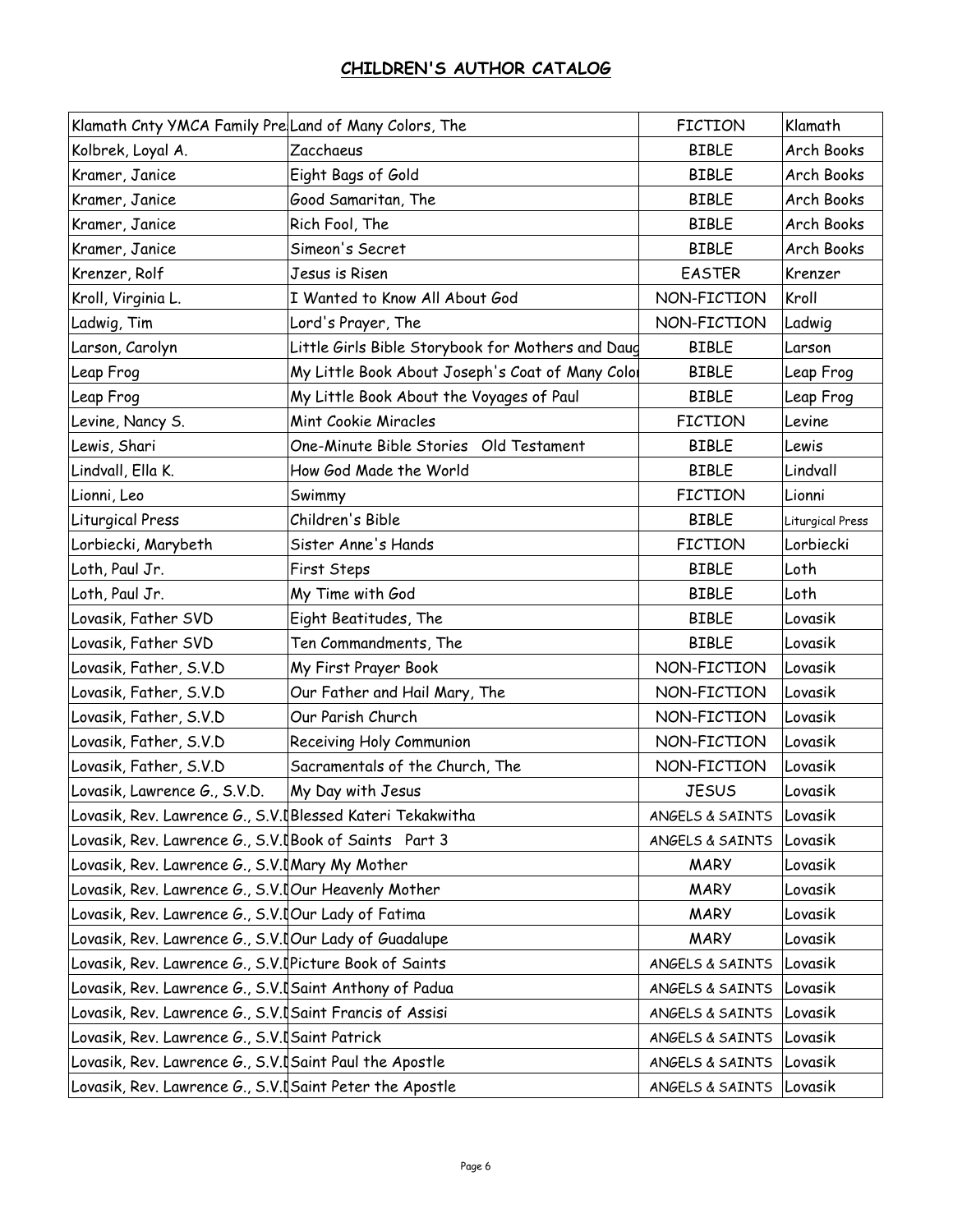| Lovik, Craig John        | Exodus                                                                   | <b>BIBLE</b>     | Arch Books              |
|--------------------------|--------------------------------------------------------------------------|------------------|-------------------------|
| Lowry, Mark              | Mary, Did You Know? The Story of God's Great Pl                          | <b>CHRISTMAS</b> | Lowry                   |
| Lucado, Max              | Children of the King, The                                                | <b>FICTION</b>   | Lucado                  |
| Lucado, Max              | Jacob's Gift                                                             | <b>FICTION</b>   | Lucado                  |
| Lucado, Max              | Just in Case You Ever Wonder                                             | <b>FICTION</b>   | Lucado                  |
| Lucado, Max              | Song of the King, The                                                    | <b>FICTION</b>   | Lucado                  |
| Lucado, Max              | You Are Special                                                          | <b>FICTION</b>   | Lucado                  |
| MacDonald, Mindy         | Jesus and the 12 Dudes Who Did                                           | <b>BIBLE</b>     | <b>MacDonald</b>        |
| Mackall, Dandi Daley     | <b>Blessings Everywhere</b>                                              | NON-FICTION      | Mackall                 |
| Maier, Paul L.           | Very First Christmas, The                                                | <b>CHRISTMAS</b> | Maier                   |
| Mann, Victor             | He Remembered to Say Thank You                                           | <b>BIBLE</b>     | Arch Books              |
| Mann, Victor             | Seeds that Grew to Be a Hundred, The                                     | <b>BIBLE</b>     | Arch Books              |
| Marquardt, Mervin A.     | Jesus and the Stranger                                                   | <b>BIBLE</b>     | Arch Books              |
| Marquardt, Mervin A.     | Jesus' Second Family                                                     | <b>BIBLE</b>     | Arch Books              |
|                          | Martin, Bill Jr. & Sampson, Mic Adam, Adam, What Do You See?             | <b>BIBLE</b>     | Martin                  |
| Marxhausen, Joanne       | 3 in 1 (A Picture of God)                                                | NON-FICTION      | Marxhausen              |
| Matranga, Frances Carfi  | I'm Glad I'm Me                                                          | NON-FICTION      | Matranga                |
| McBratney, Sam           | You're All My Favorites                                                  | <b>FICTION</b>   | McBratney               |
|                          | McKissack, Patricia & Frederic Children's ABC Christmas, The             | CHRISTMAS        | McKissack               |
| Miller, Calvin           | My Son, My Savior The Awesome Wonder of Jes                              | <b>CHRISTMAS</b> | Miller                  |
| Milligan, Bryce          | Brigid's Cloak An Ancient Irish Story                                    | <b>FICTION</b>   | Milligan                |
| Morrow, Carol Ann        | Forgiving is Smart for Your Heart                                        | NON-FICTION      | Morrow                  |
| Moulton, Mark Kimball    | Everyday Angels                                                          | ANGELS & SAINTS  | Moulton                 |
| Moulton, Mark Kimball    | Snowman Named Just Bob, A                                                | <b>CHRISTMAS</b> | Moulton                 |
| Mueller, Virginia        | King's Invitation, The                                                   | <b>BIBLE</b>     | <b>Arch Books</b>       |
| Munger, Robert Boyd      | My Heart - Christ's Home                                                 | <b>FICTION</b>   | Munger                  |
| Munsch, Robert           | Love You Forever                                                         | <b>FICTION</b>   | Munsch                  |
| Murphy, Elspeth Campbell | God Cares when I'm Disappointed                                          | <b>FICTION</b>   | Murphy                  |
| Murphy, Elspeth Campbell | God Hears Me When I Pray                                                 | <b>BIBLE</b>     | Murphy                  |
| Murphy, Elspeth Campbell | Sometimes It's Hard to Be Friends                                        | <b>BIBLE</b>     | Murphy                  |
| Muth, Jon J.             | Three Questions, The Based on a story by Leo To                          | <b>FICTION</b>   | Muth                    |
| Nappa, Mike and Amy      | 52 Fun Family Prayer Adventures                                          | NON-FICTION      | Nappa                   |
| Neff, LaVonne            | God's Gift Baby                                                          | <b>BIBLE</b>     | Arch Books              |
| Nelesen, James           | Mr. Washington's Traveling Music                                         | <b>EASTER</b>    | Nelesen                 |
| Nelson, Gertrud Mueller  | Walk Through Our Church, A                                               | NON-FICTION      | Nelson                  |
|                          | Norris, Kathleen & dePaola, Tor Holy Twins, The Benedict and Scholastica | ANGELS & SAINTS  | Norris                  |
| Nystrom, Carolyn         | Holy Spirit in Me, The                                                   | NON-FICTION      | Children's Bible Basics |
| Nystrom, Carolyn         | What Happens When We Die?                                                | NON-FICTION      | Children's Bible Basics |
| Nystrom, Carolyn         | What is a Christian?                                                     | NON-FICTION      | Children's Bible Basics |
| Nystrom, Carolyn         | What is Prayer?                                                          | NON-FICTION      | Children's Bible Basics |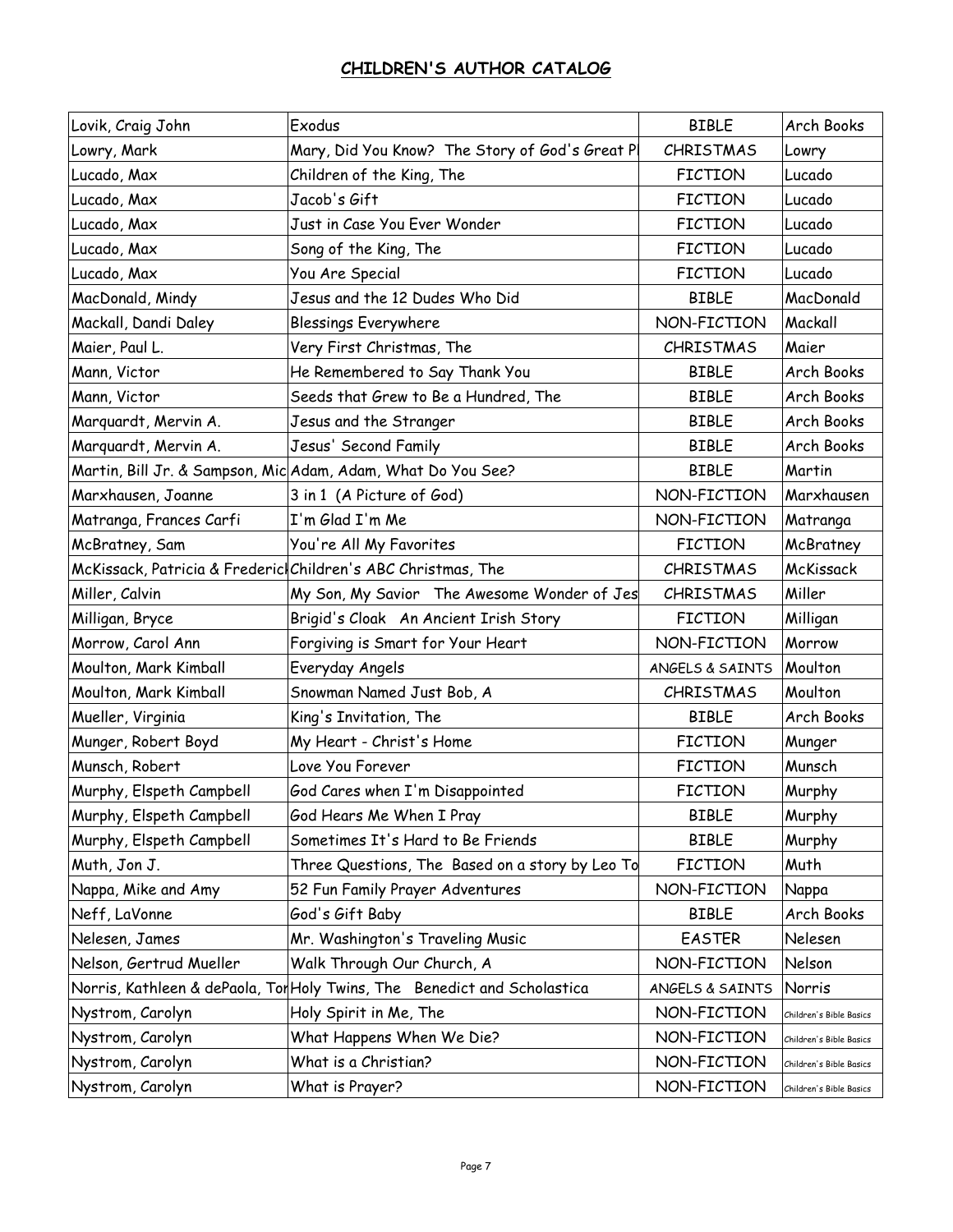| Nystrom, Carolyn       | Who Is God?                                       | NON-FICTION      | Children's Bible Basics |
|------------------------|---------------------------------------------------|------------------|-------------------------|
| Nystrom, Carolyn       | Who Is Jesus?                                     | <b>JESUS</b>     | Nystrom                 |
| Nystrom, Carolyn       | Why Do I Do Things Wrong?                         | NON-FICTION      | Children's Bible Basics |
| O'Keefe, Susan         | What Does a Priest Do?/What Does a Nun Do         | NON-FICTION      | O'Keefe                 |
| Olive, Teresa          | Mary's Christmas Story                            | <b>CHRISTMAS</b> | Arch Books              |
| O'Neal, Debbie Trafton | Now I Lay Me Down To Sleep                        | NON-FICTION      | O'Neal                  |
| Palmer, Glenda         | My Adam and Eve Book of Opposites                 | <b>BIBLE</b>     | Palmer                  |
| Paolini, Mary          | God Says, "You're OK!"                            | NON-FICTION      | Paolini                 |
| Parton, Dolly          | Coat of Many Colors                               | <b>FICTION</b>   | Parton                  |
| Penn, Audrey           | Kissing Hand, The                                 | <b>FICTION</b>   | Penn                    |
| Perego, Jeanne         | Joseph and Chico The Life of Pope Benedict XVI    | NON-FICTION      | Perego                  |
| Pfister, Marcus        | Rainbow Fish, The                                 | <b>FICTION</b>   | <b>Rainbow Fish</b>     |
| Pipe, Rhona            | Now I Can Read Favorite Bible Stories             | <b>BIBLE</b>     | Pipe                    |
| Pochocki, Ethel        | Saints of the Seasons for Children                | ANGELS & SAINTS  | Pochocki                |
| Polacco, Patricia      | Christmas Tapestry                                | <b>CHRISTMAS</b> | Polacco                 |
| Polacco, Patricia      | Welcome Comfort                                   | <b>CHRISTMAS</b> | Polacco                 |
| Porter, Daniel J.      | My First Book of Prayers (Catholic Edition)       | NON-FICTION      | Porter                  |
| Rainbolt, Kelly A.     | Savior that God Sent, The                         | <b>CHRISTMAS</b> | Rainbolt                |
| Rathmann, Peggy        | Officer Buckle and Gloria                         | <b>FICTION</b>   | Rathmann                |
| Richardson, Arleta     | School of Her Own, A                              | <b>FICTION</b>   | Grandma's Attic         |
| Richardson, Arleta     | Still More Stories from Grandma's Attic           | <b>FICTION</b>   | Grandma's Attic         |
| Robinson, Barbara      | Best Christmas Pageant Ever, The                  | <b>CHRISTMAS</b> | Robinson                |
| Rock, Lois             | All Year Long Anytime Prayers for Little Childrer | NON-FICTION      | Rock                    |
| Rock, Lois             | Lord's Prayer for Children, The                   | NON-FICTION      | Rock                    |
| Roddy, Lee             | 10 Night of the Vanishing Lights                  | <b>FICTION</b>   | <b>Ladd Family</b>      |
| Roddy, Lee             | 11 Case of the Dangerous Cruise                   | <b>FICTION</b>   | <b>Ladd Family</b>      |
| Roddy, Lee             | 12 Panic in the Wild Waters                       | <b>FICTION</b>   | <b>Ladd Family</b>      |
| Roddy, Lee             | 13 Hunted in the Alaskan Wilderness               | <b>FICTION</b>   | <b>Ladd Family</b>      |
| Roddy, Lee             | 14 Stranded on Terror Island                      | <b>FICTION</b>   | <b>Ladd Family</b>      |
| Roddy, Lee             | 2 The Legend of Fire                              | <b>FICTION</b>   | <b>Ladd Family</b>      |
| Roddy, Lee             | 3 Mystery of the Island Jungle                    | <b>FICTION</b>   | <b>Ladd Family</b>      |
| Roddy, Lee             | 4 The Dangerous Canoe Race                        | <b>FICTION</b>   | <b>Ladd Family</b>      |
| Roddy, Lee             | Secret of the Sunken Sub<br>5                     | <b>FICTION</b>   | Ladd Family             |
| Roddy, Lee             | 7 Peril at Pirate's Point                         | <b>FICTION</b>   | <b>Ladd Family</b>      |
| Roddy, Lee             | 9 Eye of the Hurricane                            | <b>FICTION</b>   | Ladd Family             |
| Rosen, Michael J.      | Elijah's Angel                                    | <b>CHRISTMAS</b> | Rosen                   |
| Ryan, John             | Very Hungry Lions, The                            | <b>BIBLE</b>     | Ryan                    |
| Rylant, Cynthia        | Heavenly Village, The                             | <b>FICTION</b>   | Rylant                  |
| Rylant, Cynthia        | Silver Packages An Appalachian Christmas Story    | CHRISTMAS        | Rylant                  |
| Sasso, Sandy Eisenberg | God's Paintbrush                                  | <b>FICTION</b>   | Sasso                   |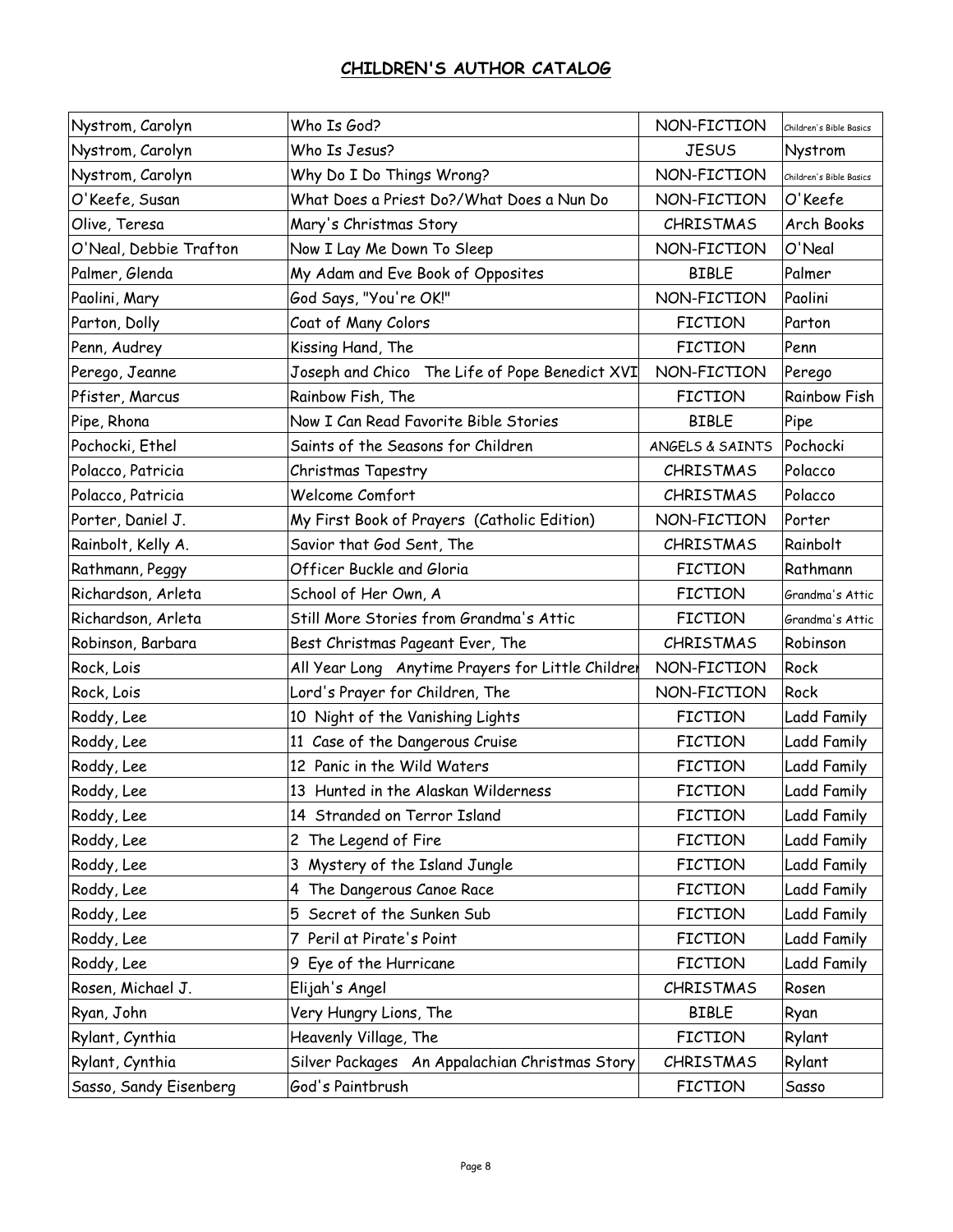| Sasso, Sandy Eisenberg                            | In God's Name                                  | NON-FICTION      | Sasso           |
|---------------------------------------------------|------------------------------------------------|------------------|-----------------|
| Sattgast, L.J. & Elkins, Jan                      | Teach Me About Jesus                           | <b>JESUS</b>     | Sattgast        |
| Savary, Louis M.                                  | Children's Book of Saints, The                 | ANGELS & SAINTS  | Savary          |
| Savitz, Harriet May & Syring, IPail of Nails, The |                                                | <b>EASTER</b>    | Savitz          |
| Scheck, Joann                                     | Man Who Couldn't Wait, The                     | <b>BIBLE</b>     | Arch Books      |
| Scheck, Joann                                     | Three Men Who Walked in Fire                   | <b>BIBLE</b>     | Arch Books      |
| Scheck, Joann                                     | Water that Caught on Fire, The                 | <b>BIBLE</b>     | Arch Books      |
| Self, David                                       | Loyola Treasury of Saints, The                 | ANGELS & SAINTS  | Self            |
| Sheen, Fulton J.                                  | Jesus Son of Mary                              | <b>JESUS</b>     | Sheen           |
| Sheldon, Charles M.                               | What Would Jesus Do?                           | <b>FICTION</b>   | Sheldon         |
| Shriver, Maria                                    | What's Happening to Grandpa?                   | <b>FICTION</b>   | Shriver         |
| Shriver, Maria                                    | What's Wrong with Timmy?                       | <b>FICTION</b>   | Shriver         |
| Silverstein, Shel                                 | Giving Tree, The                               | <b>FICTION</b>   | Silverstein     |
| Simon, Mary Manz                                  | Amy's Angel                                    | ANGELS & SAINTS  | Simon           |
| Simon, Mary Manz                                  | Miriam Watches over Baby Moses The Prince of E | <b>BIBLE</b>     | Prince of Egypt |
| Singer, Isaac Bashevis                            | Why Noah Chose the Dove                        | <b>BIBLE</b>     | Singer          |
| Sose, Bonnie                                      | Designed by God so I must be Special           | NON-FICTION      | Sose            |
| Spier, Peter                                      | Noah's Ark                                     | <b>BIBLE</b>     | Spier           |
| Spinelli, Eileen                                  | Coming Through the Blizzard                    | <b>CHRISTMAS</b> | Spinelli        |
| Stanley, Diane                                    | Joan of Arc                                    | ANGELS & SAINTS  | Stanley         |
| Stattgast, L. I.                                  | Light on the Path, A                           | <b>BIBLE</b>     | Stattgast       |
| Staub, Leslie                                     | Bless This House A Bedtime Prayer for the Worl | NON-FICTION      | Staub           |
| Tada, Joni Eareckson                              | I'll Be With You Always                        | <b>FICTION</b>   | Tada            |
| Tangvald, Christine Harder                        | Best Thing About Christmas, The                | <b>CHRISTMAS</b> | Tangvald        |
| Taylor, Kenneth                                   | Giant Steps for Little People                  | <b>BIBLE</b>     | Taylor          |
| Taylor, Kenneth                                   | Wise Words for Little People                   | <b>BIBLE</b>     | Taylor          |
| Taylor, Kenneth N.                                | Big Thoughts for Little People                 | NON-FICTION      | Taylor          |
| Tempest, Margaret                                 | Little Lamb of Bethlehem, The                  | <b>CHRISTMAS</b> | Tempest         |
| Thigpen, Thomas Paul                              | Come Sing God's Song                           | NON-FICTION      | Thigpen         |
| Thomas, Mack                                      | Once Upon a Parable                            | <b>BIBLE</b>     | Thomas          |
| Thomas, Mack                                      | Through the Eyes of Jesus                      | <b>JESUS</b>     | Thomas          |
| Truitt, Gloria A.                                 | People of the New Testament                    | <b>BIBLE</b>     | Arch Books      |
| Trulson, Darrell A.                               | Good Choice, Bad Choice                        | <b>BIBLE</b>     | Life Guide      |
| Trulson, Darrell A.                               | Wisdom Workshop, The                           | <b>BIBLE</b>     | Life Guide      |
| Trzeciak, Cathi                                   | Jesus, the Very Best Christmas Gift of All     | <b>CHRISTMAS</b> | Trzeciak        |
| Tunnell, Michael O.                               | Mailing May                                    | <b>FICTION</b>   | Tunnell         |
| Tyler, Linda Wagner                               | After-Christmas Tree, The                      | <b>CHRISTMAS</b> | Tyler           |
| Tyndale for Kids                                  | Promises for Little Hearts                     | NON-FICTION      | Tyndale         |
| Ulmer, Louise                                     | Man Who Learned to Give, The                   | <b>BIBLE</b>     | Arch Books      |
| Vainio, Pirkko                                    | Christmas Angel, The                           | CHRISTMAS        | Vainio          |